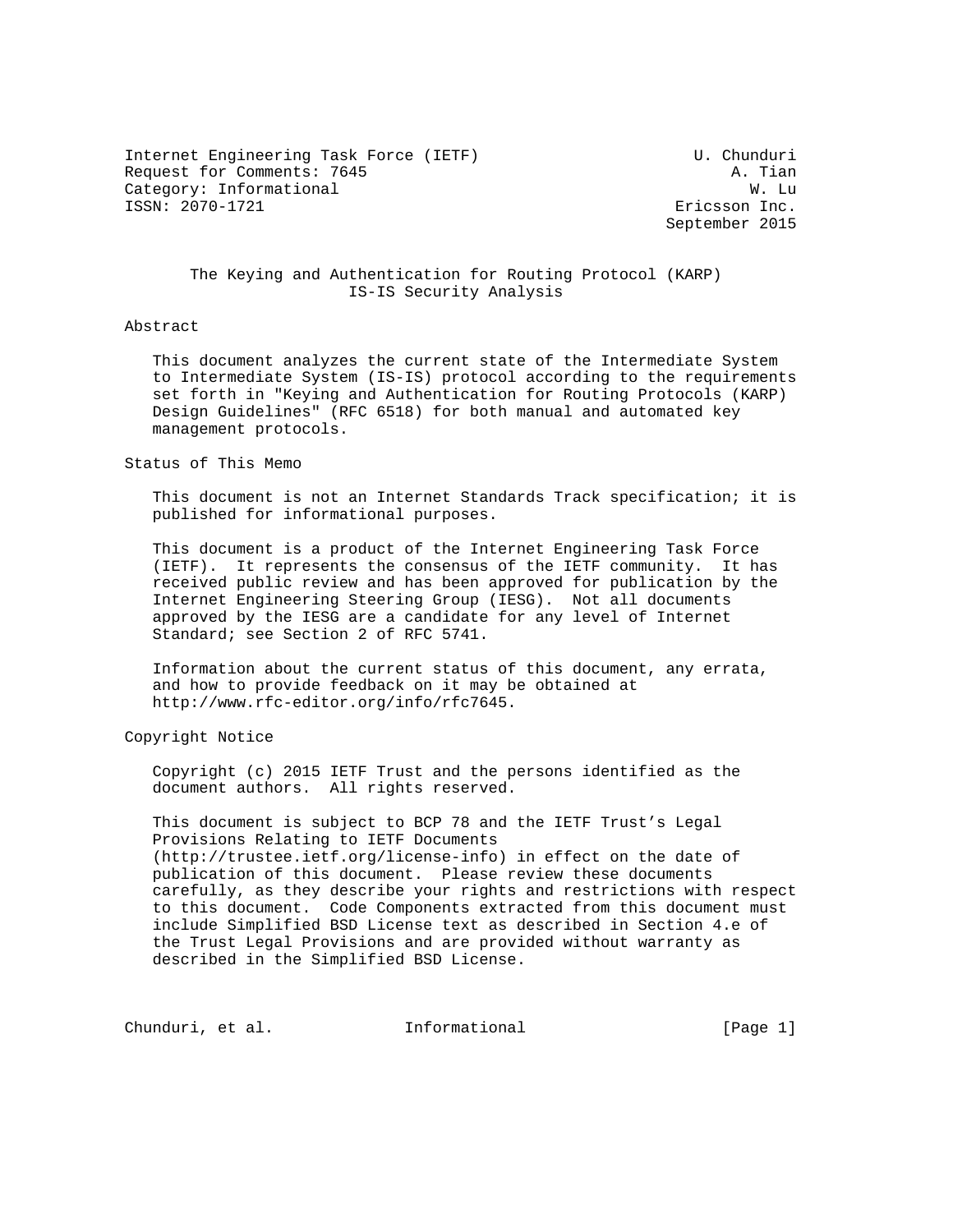Table of Contents

|                                              | 2              |  |
|----------------------------------------------|----------------|--|
| Requirements Language<br>1.1.                | 3              |  |
| 1.2.                                         | 3              |  |
|                                              | 3              |  |
| 2.1                                          | 4              |  |
| Subnetwork Independent<br>2.1.1.             | $\overline{4}$ |  |
| Subnetwork dependent<br>2.1.2.               | 4              |  |
| 2.2.                                         | 5              |  |
|                                              | 5              |  |
| 2.3.1.                                       | 5              |  |
| 2.3.1.1. Current Recovery Mechanism for LSPs | 6              |  |
| 2.3.2. Spoofing Attacks                      | 7              |  |
| 2, 3, 3                                      | 8              |  |
| 3. Gap Analysis and Security Requirements    | 8              |  |
| 3.1                                          | 8              |  |
| 3.2. Key Management Protocols                | 9              |  |
|                                              | 10             |  |
| 5.                                           | 10             |  |
| Normative References<br>51                   | 10             |  |
| Informative References<br>5.2.               | 11             |  |
|                                              | 12             |  |
|                                              |                |  |
| Authors' Addresses                           | 12             |  |

## 1. Introduction

 This document analyzes the current state of the Intermediate System to Intermediate System (IS-IS) protocol according to the requirements set forth in "Keying and Authentication for Routing Protocols (KARP) Design Guidelines" [RFC6518] for both manual and automated key management protocols.

With currently published work, IS-IS meets some of the requirements expected from a manually keyed routing protocol. Integrity protection is expanded by allowing more cryptographic algorithms to be used [RFC5310]. However, even with this expanded protection, only limited algorithm agility (HMAC-SHA family) is possible. [RFC5310] makes possible a basic form of intra-connection rekeying, but with some gaps as analyzed in Section 3 of this document.

 This document summarizes the current state of cryptographic key usage in the IS-IS protocol and several previous efforts that analyze IS-IS security. This includes the base IS-IS specifications: [RFC1195], [RFC5304], [RFC5310], and [RFC6039].

Chunduri, et al. Informational [Page 2]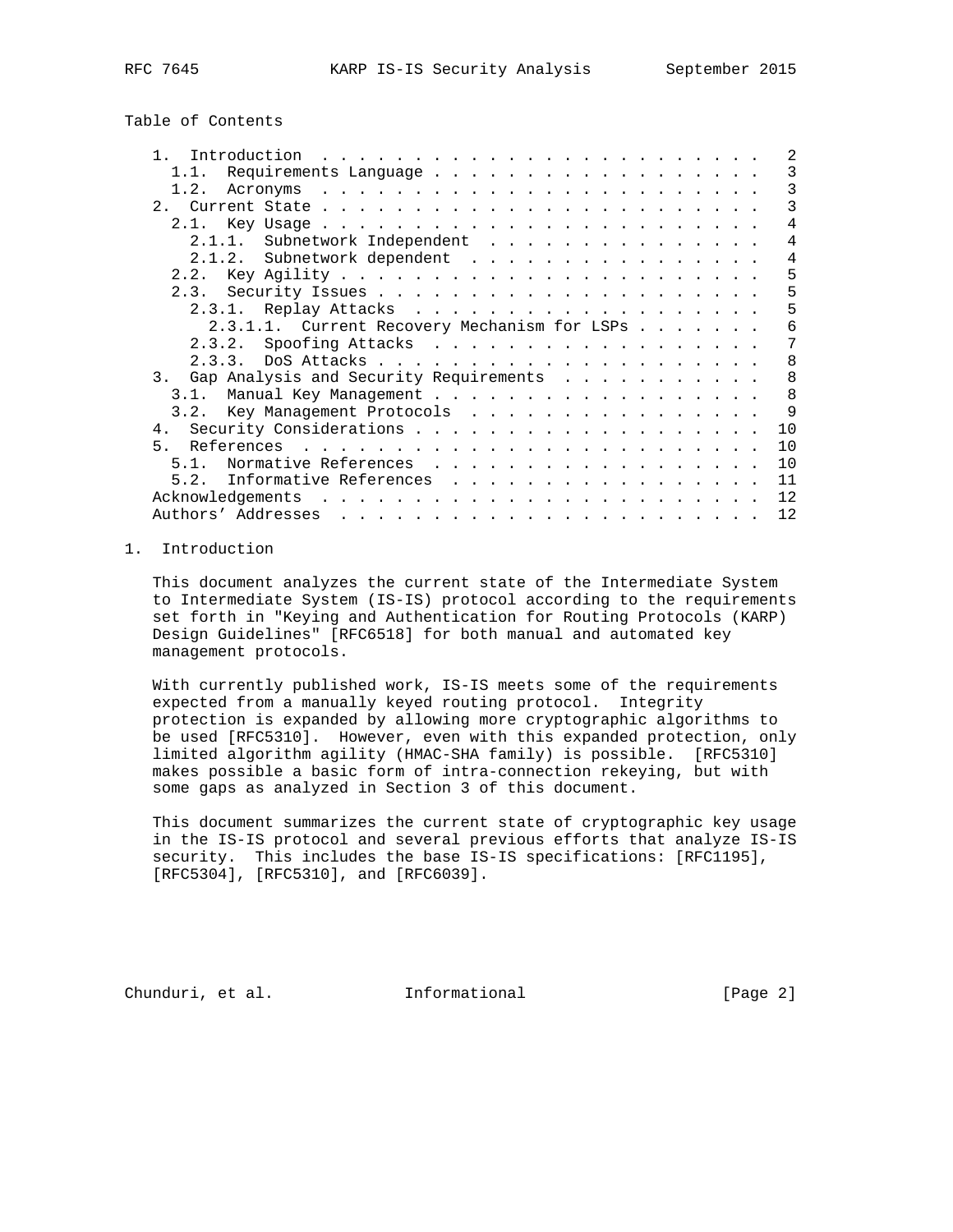This document also analyzes various threats to IS-IS (as described in [RFC6862]), lists security gaps, and provides specific recommendations to thwart the threats for both manual keying and automated key management mechanisms.

### 1.1. Requirements Language

 The key words "MUST", "MUST NOT", "REQUIRED", "SHALL", "SHALL NOT", "SHOULD", "SHOULD NOT", "RECOMMENDED", "MAY", and "OPTIONAL" in this document are to be interpreted as described in RFC 2119 [RFC2119].

#### 1.2. Acronyms

| DoS  | - Denial of Service                                  |
|------|------------------------------------------------------|
| GDOI | - Group Domain of Interpretation                     |
| IGP  | - Interior Gateway Protocol                          |
|      | IIH - IS-IS HELLO                                    |
|      | IPv4 - Internet Protocol version 4                   |
| KMP  | - Key Management Protocol (automated key management) |
| LSP  | - Link State PDU                                     |
| MKM  | - Manual Key Management                              |
|      | NONCE - Number Once                                  |
|      | PDU - Protocol Data Unit                             |
| SA   | - Security Association                               |
| SNP  | - Sequence Number PDU                                |

# 2. Current State

 IS-IS is specified in International Standards Organization (ISO) 10589 [ISO10589], with extensions to support Internet Protocol version 4 (IPv4) described in [RFC1195]. The specification includes an authentication mechanism that allows for any authentication algorithm and also specifies the algorithm for clear text passwords. Further, [RFC5304] extends the authentication mechanism to work with HMAC-MD5 and also modifies the base protocol for more effectiveness. [RFC5310] provides algorithm agility, with a new generic cryptographic authentication mechanism (CRYPTO\_AUTH) for IS-IS.

Chunduri, et al. 1nformational [Page 3]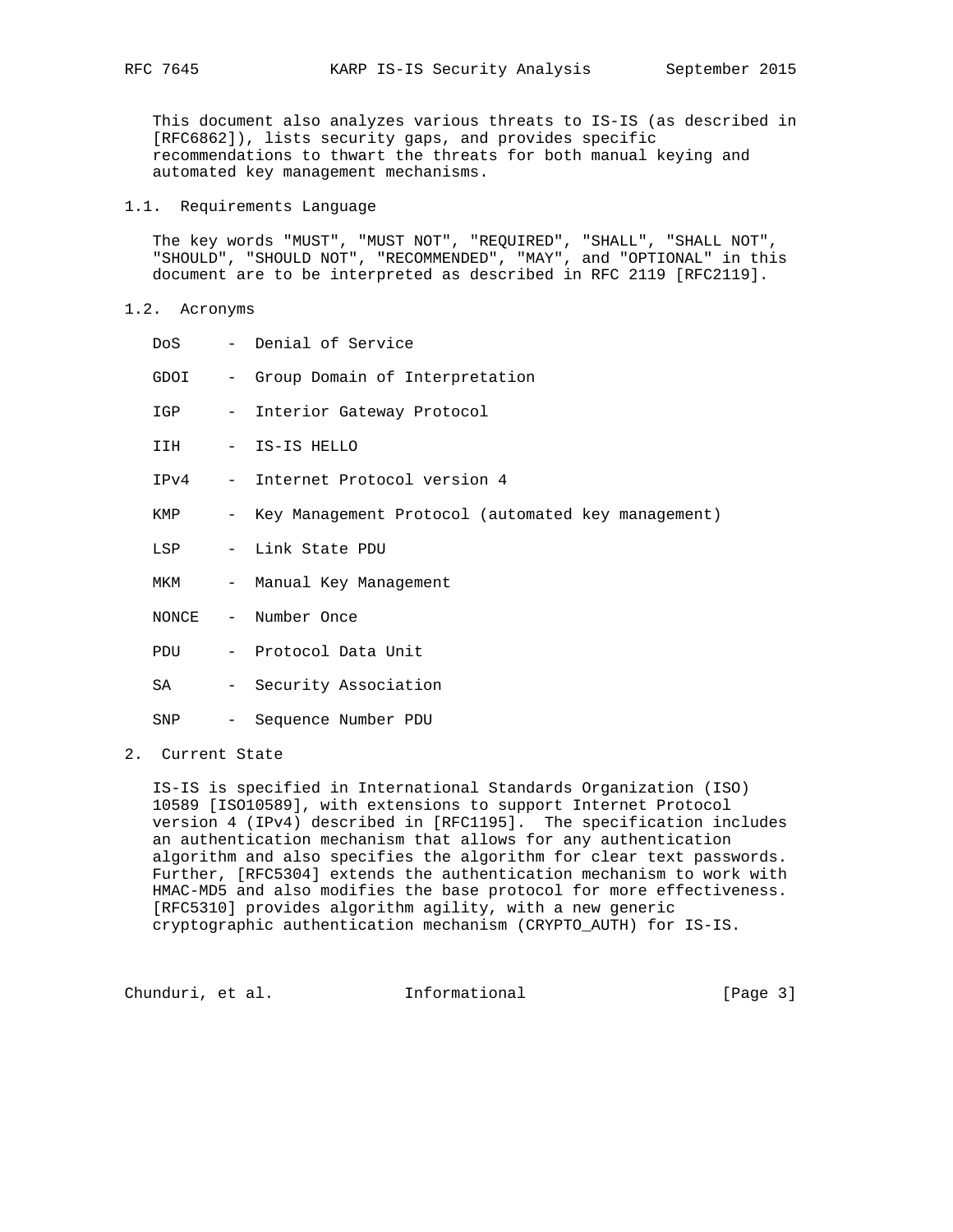CRYPTO\_AUTH also introduces a Key ID mechanism that maps to unique IS-IS SAs.

 The following sections describe the current authentication key usage for various IS-IS messages, current key change methodologies, and the various potential security threats.

#### 2.1. Key Usage

 IS-IS can be provisioned with a per-interface, peer-to-peer key for IIH PDUs and a group key for LSPs and SNPs. If provisioned, IIH packets can potentially use the same group key used for LSPs and SNPs.

2.1.1. Subnetwork Independent

 Link State PDUs, Complete and partial Sequence Number PDUs come under Sub network Independent messages. For protecting Level-1 SNPs and Level-1 LSPs, provisioned Area Authentication key is used. Level-2 SNPs as well as Level-2 LSPs use the provisioned domain authentication key.

 Because authentication is performed on the LSPs transmitted by an IS, rather than on the LSP packets transmitted to a specific neighbor, it is implied that all the ISes within a single flooding domain must be configured with the same key in order for authentication to work correctly. This is also true for SNP packets, though they are limited to link-local scope in broadcast networks.

 If multiple instances share the circuits as specified in [RFC6822], instance-specific authentication credentials can be used to protect the LSPs and SNPs within an area or domain. It is important to note that [RFC6822] also allows usage of topology-specific authentication credentials within an instance for the LSPs and SNPs.

## 2.1.2. Subnetwork Dependent

 IIH PDUs use the Link Level Authentication key, which may be different from that of LSPs and SNPs. This could be particularly true for point-to-point links. In broadcast networks, it is possible to provision the same common key used for LSPs and SNPs to protect IIH messages. This allows neighbor discovery and adjacency formation with more than one neighbor on the same physical interface. If multiple instances share the circuits as specified in [RFC6822], instance-specific authentication credentials can be used to protect Hello messages.

Chunduri, et al. 1nformational (Page 4)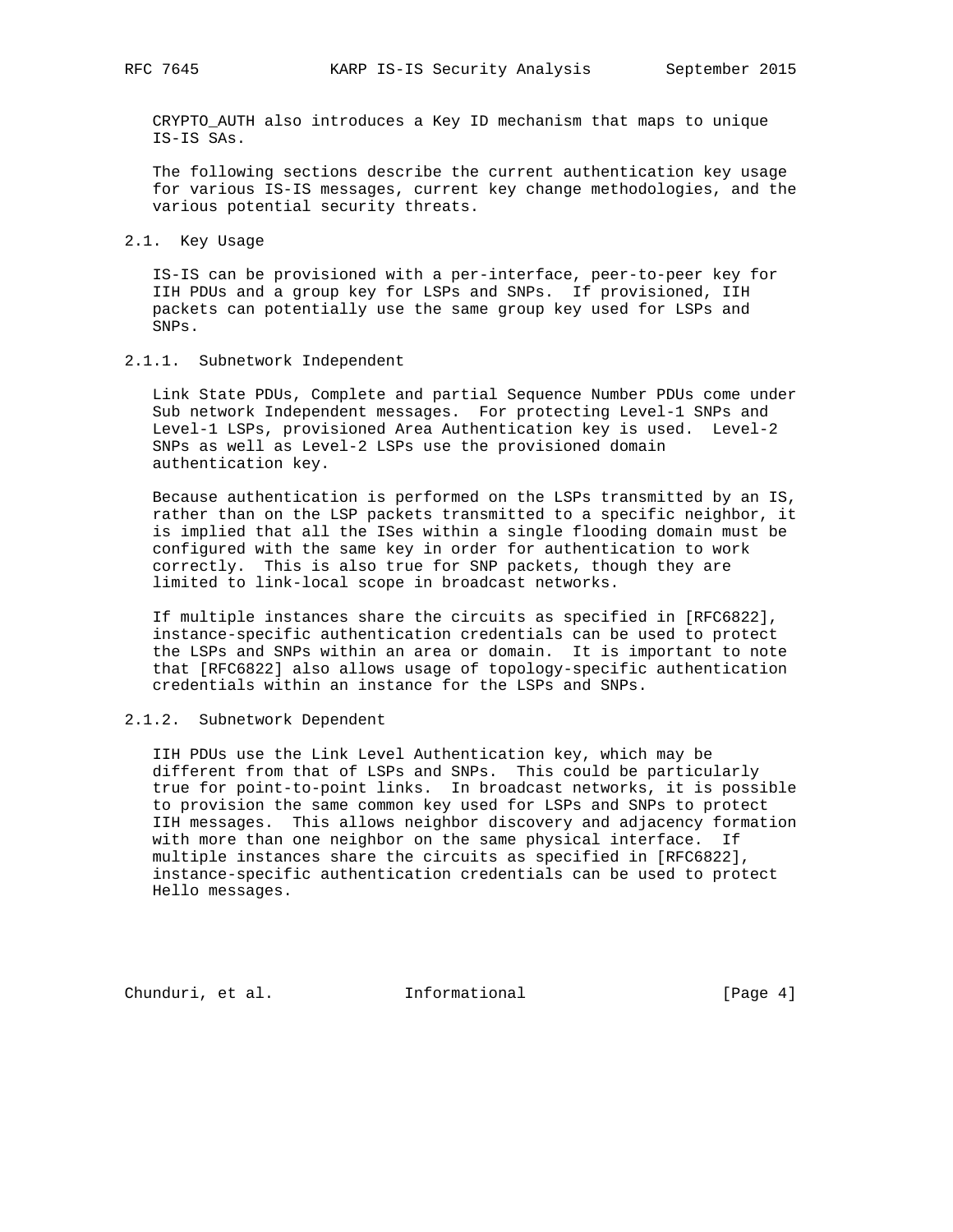# 2.2. Key Agility

 Key roll over without effecting the routing protocols operation in general and IS-IS in particular is necessary for effective key management protocol integration.

 Current HMAC-MD5 cryptographic authentication as defined in [RFC5304], suggests a transition mode so that ISes use a set of keys when verifying the authentication value to allow key changes. This approach will allow changing the authentication key manually without bringing down the adjacency and without dropping any control packet. But, this can increase the load on the control plane for the key transition duration, as each control packet may have to be verified by more than one key, and it also allows a potential DoS attack in the transition duration.

 The above situation is improved with the introduction of the Key ID mechanism as defined in [RFC5310]. With this, the receiver determines the active SA by looking at the Key ID field in the incoming PDU and need not try with other keys when the integrity check or digest verification fails. But, neither key coordination across the group nor an exact key change mechanism is clearly defined. [RFC5310] says:

 Normally, an implementation would allow the network operator to configure a set of keys in a key chain, with each key in the chain having a fixed lifetime. The actual operation of these mechanisms is outside the scope of this document.

### 2.3. Security Issues

 The following section analyzes various possible security threats in the current state of the IS-IS protocol.

#### 2.3.1. Replay Attacks

 Replaying a captured protocol packet to cause damage is a common threat for any protocol. Securing the packet with cryptographic authentication information alone cannot mitigate this threat completely. Though this problem is more prevalent in broadcast networks, it is important to note that most of the IGP deployments use P2P-over-lan circuits [RFC5309], which makes it possible for an adversary to replay an IS-IS PDU more easily than the traditional P2P networks.

 In intra-session replay attacks, a secured protocol packet of the current session that is replayed can cause damage, if there is no other mechanism to confirm this is a replay packet. In inter-session

Chunduri, et al. 1nformational [Page 5]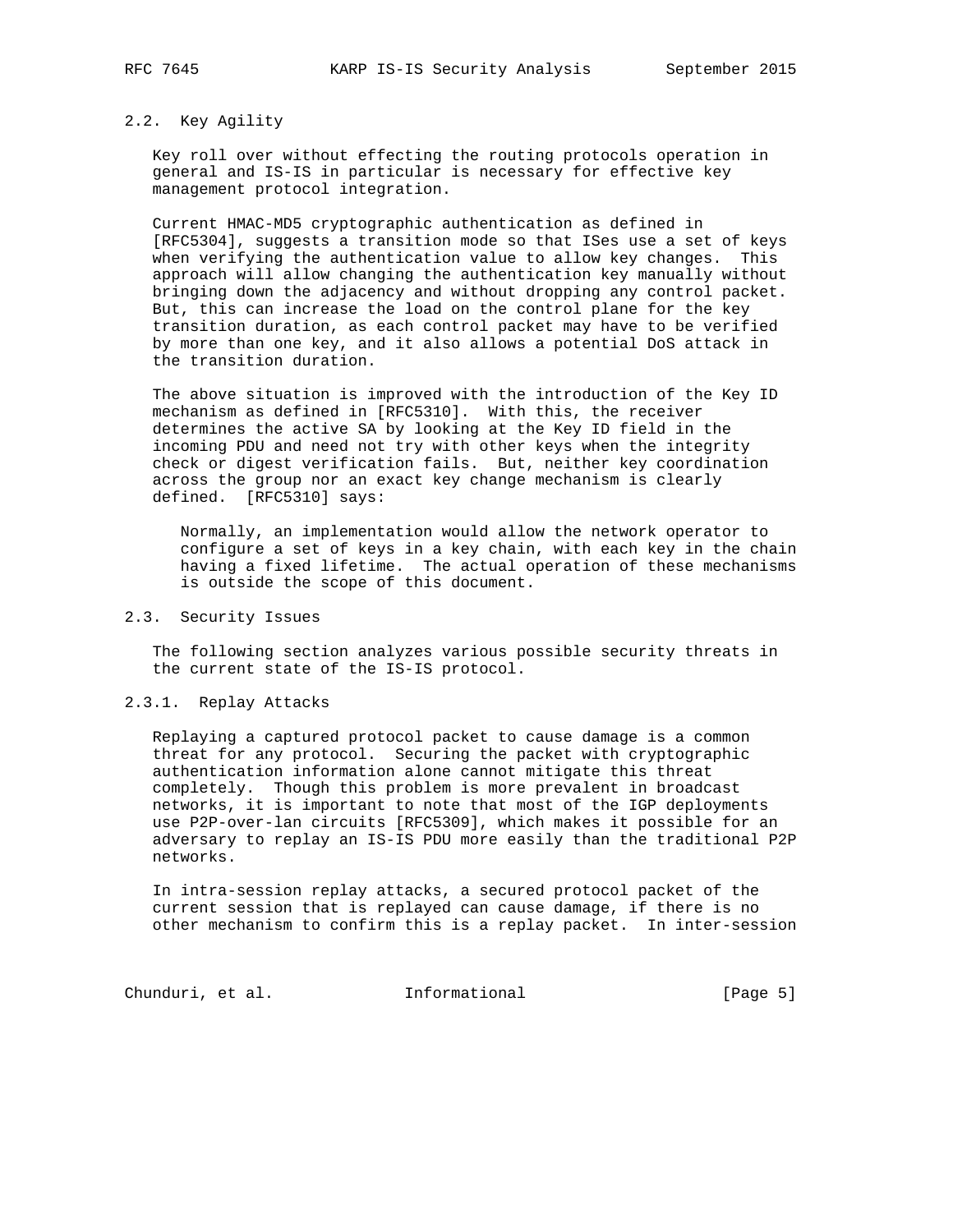replay attacks, a captured packet from one of the previous sessions can be replayed to cause damage. IS-IS packets are vulnerable to both of these attacks, as there is no sequence number verification for IIH and SNP packets. Also with current manual key management, periodic key changes across the group are rarely done. Thus, the intra-connection and inter-connection replay requirements are not met.

 IS-IS specifies the use of the HMAC-MD5 [RFC5304] and HMAC-SHA-1 family in [RFC5310] to protect IS-IS packets. An adversary could replay old IIHs or replay old SNPs that would cause churn in the network or bring down the adjacencies.

- 1. At the time of adjacency bring up an IS sends IIH packet with empty neighbor list (TLV 6) and with the authentication information as per the provisioned authentication mechanism. If this packet is replayed later on the broadcast network, all ISes in the broadcast network can bounce the adjacency to create a huge churn in the network.
- 2. Today, LSPs have intra-session replay protection as the LSP header contains a 32-bit sequence number, which is verified for every received packet against the local LSP database. But, if a node in the network is out of service (is undergoing some sort of high availability condition or an upgrade) for more than LSP refresh time and the rest of the network ages out the LSPs of the node under consideration, an adversary can potentially plunge in inter session replay attacks in the network. If the key is not changed in the above circumstances, attack can be launched by replaying an old LSP with a higher sequence number and fewer prefixes or fewer adjacencies. This may force the receiver to accept and remove the routes from the routing table, which eventually causes traffic disruption to those prefixes. However, as per the IS-IS specification, there is a built-in recovery mechanism for LSPs from inter-session replay attacks and it is further discussed in Section 2.3.1.1.
- 3. In any IS-IS network (broadcast or otherwise), if an old and an empty Complete Sequence Number Packet (CSNP) is replayed, this can cause LSP flood in the network. Similarly, a replayed Partial Sequence Number Packet (PSNP) can cause LSP flood in the broadcast network.

2.3.1.1. Current Recovery Mechanism for LSPs

 In the event of inter-session replay attack by an adversary, as an LSP with a higher sequence number gets accepted, it also gets propagated until it reaches the originating node of the LSP. The

Chunduri, et al. 1nformational (Page 6)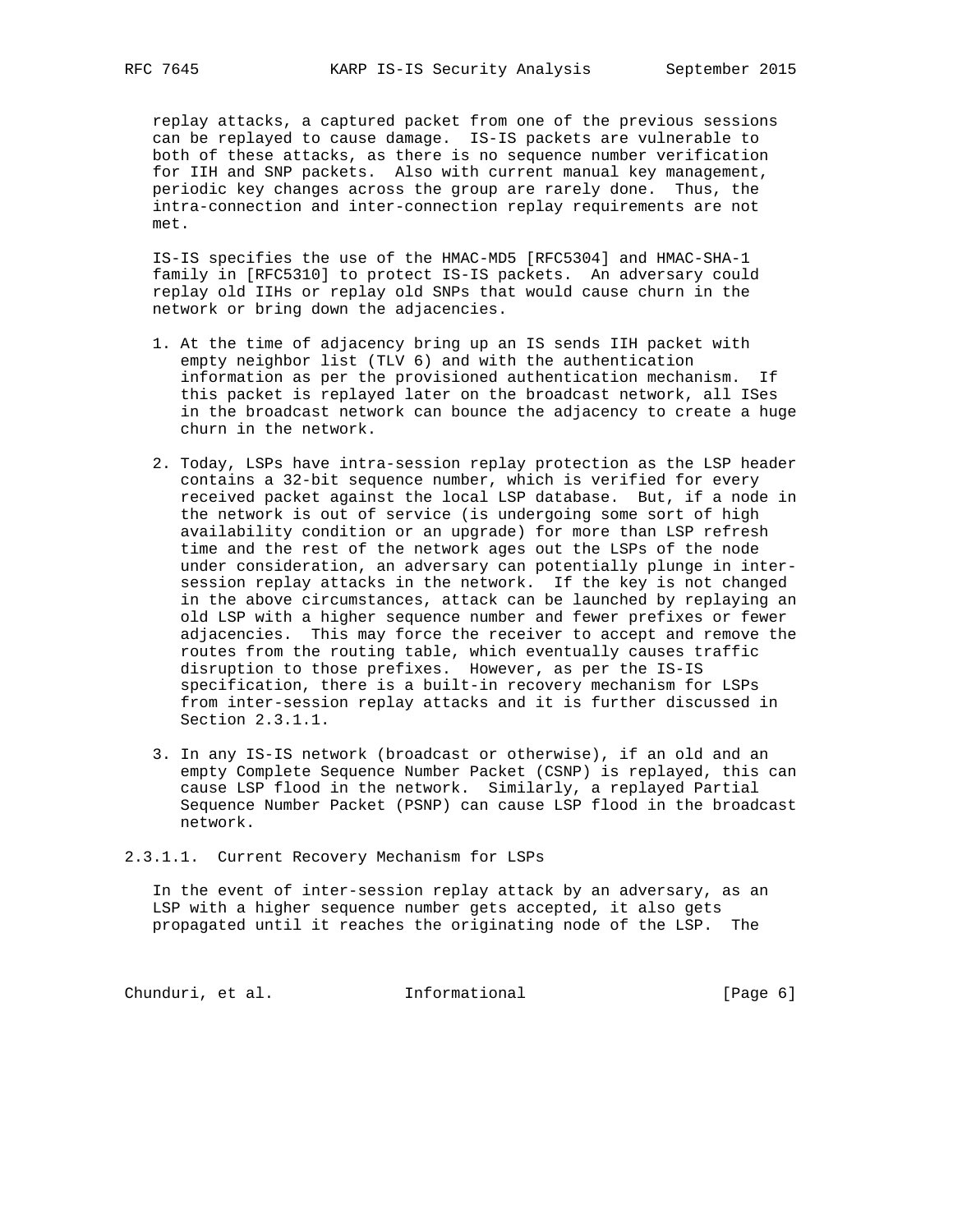originator recognizes the LSP is "newer" than in the local database, which prompts the originator to flood a newer version of the LSP with a higher sequence number than that received. This newer version can potentially replace any versions of the replayed LSP that may exist in the network.

 However, in the above process, depending on where in the network the replay is initiated, how quickly the nodes in the network react to the replayed LSP, and how different the content in the accepted LSP is determines the damage caused by the replayed LSP.

## 2.3.2. Spoofing Attacks

 IS-IS shares the same key between all neighbors in an area or in a domain to protect the LSP, SNP packets, and in broadcast networks even IIH packets. False advertisement by a router is not within the scope of the KARP work. However, given the wide sharing of keys as described above, there is a significant risk that an attacker can compromise a key from one device and use it to falsely participate in the routing, possibly even in a very separate part of the network.

 If the same underlying topology is shared across multiple instances to transport routing/application information as defined in [RFC6822], it is necessary to use different authentication credentials for different instances. In this connection, based on the deployment considerations, if certain topologies in a particular IS-IS instance require more protection from spoofing attacks and less exposure, topology-specific authentication credentials can be used for LSPs and SNPs as facilitated in [RFC6822].

 Currently, possession of the key itself is used as an authentication check and there is no identity check done separately. Spoofing occurs when an illegitimate device assumes the identity of a legitimate one. An attacker can use spoofing to launch various types of attacks, for example:

- 1. The attacker can send out unrealistic routing information that might cause the disruption of network services, such as block holes.
- 2. A rogue system that has access to the common key used to protect the LSP can flood an LSP by setting the Remaining Lifetime field to zero, thereby initiating a purge. Subsequently, this can cause the sequence number of all the LSPs to increase quickly to max out the sequence number space, which can cause an IS to shut down for MaxAge + ZeroAgeLifetime period to allow the old LSPs to age out in other ISes of the same flooding domain.

Chunduri, et al. 1nformational (Page 7)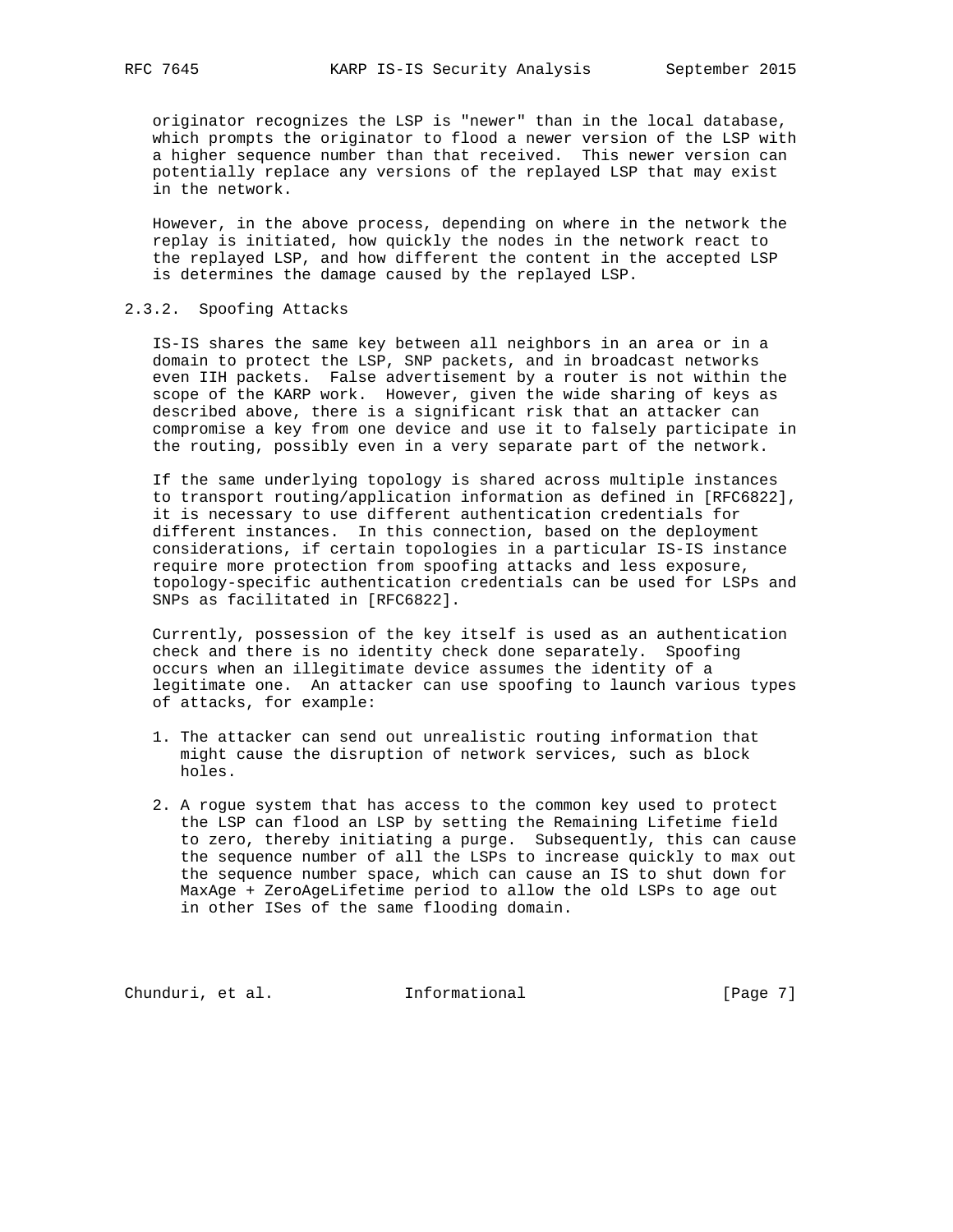# 2.3.3. DoS Attacks

 DoS attacks using the authentication mechanism is possible and an attacker can send packets that can overwhelm the security mechanism itself. An example is initiating an overwhelming load of spoofed but integrity-protected protocol packets, so that the receiver needs to process the integrity check, only to discard the packet. This can cause significant CPU usage. DoS attacks are not generally preventable within the routing protocol. As the attackers are often remote, the DoS attacks are more damaging to area-scoped or domain scoped packet receivers than link-local-scoped packet receivers.

3. Gap Analysis and Security Requirements

 This section outlines the differences between the current state of the IS-IS routing protocol and the desired state as specified in the KARP Design Guidelines [RFC6518]. This section focuses on where the IS-IS protocol fails to meet general requirements as specified in the threats and requirements document [RFC6862].

 This section also describes security requirements that should be met by IS-IS implementations that are secured by manual as well as automated key management protocols.

- 3.1. Manual Key Management
	- 1. With CRYPTO\_AUTH specification [RFC5310], IS-IS packets can be protected with the HMAC-SHA family of cryptographic algorithms. The specification provides limited algorithm agility (SHA family). By using Key IDs, it also conceals the algorithm information from the protected control messages.
	- 2. Even though both intra- and inter-session replay attacks are best prevented by deploying key management protocols with frequent key change capability, basic constructs for the sequence number should be in the protocol messages. So, some basic or extended sequence number mechanism should be in place to protect IIH packets and SNP packets. The sequence number should be increased for each protocol packet. This allows mitigation of some of the replay threats as mentioned in Section 2.3.1.
	- 3. Any common key mechanism with keys shared across a group of routers is susceptible to spoofing attacks caused by a malicious router. A separate authentication check (apart from the integrity check to verify the digest) with digital signatures as described in [RFC2154] can effectively nullify this attack. But this approach was never deployed, which we assume is due to operational considerations at that time. The alternative approach to thwart

Chunduri, et al. 1nformational [Page 8]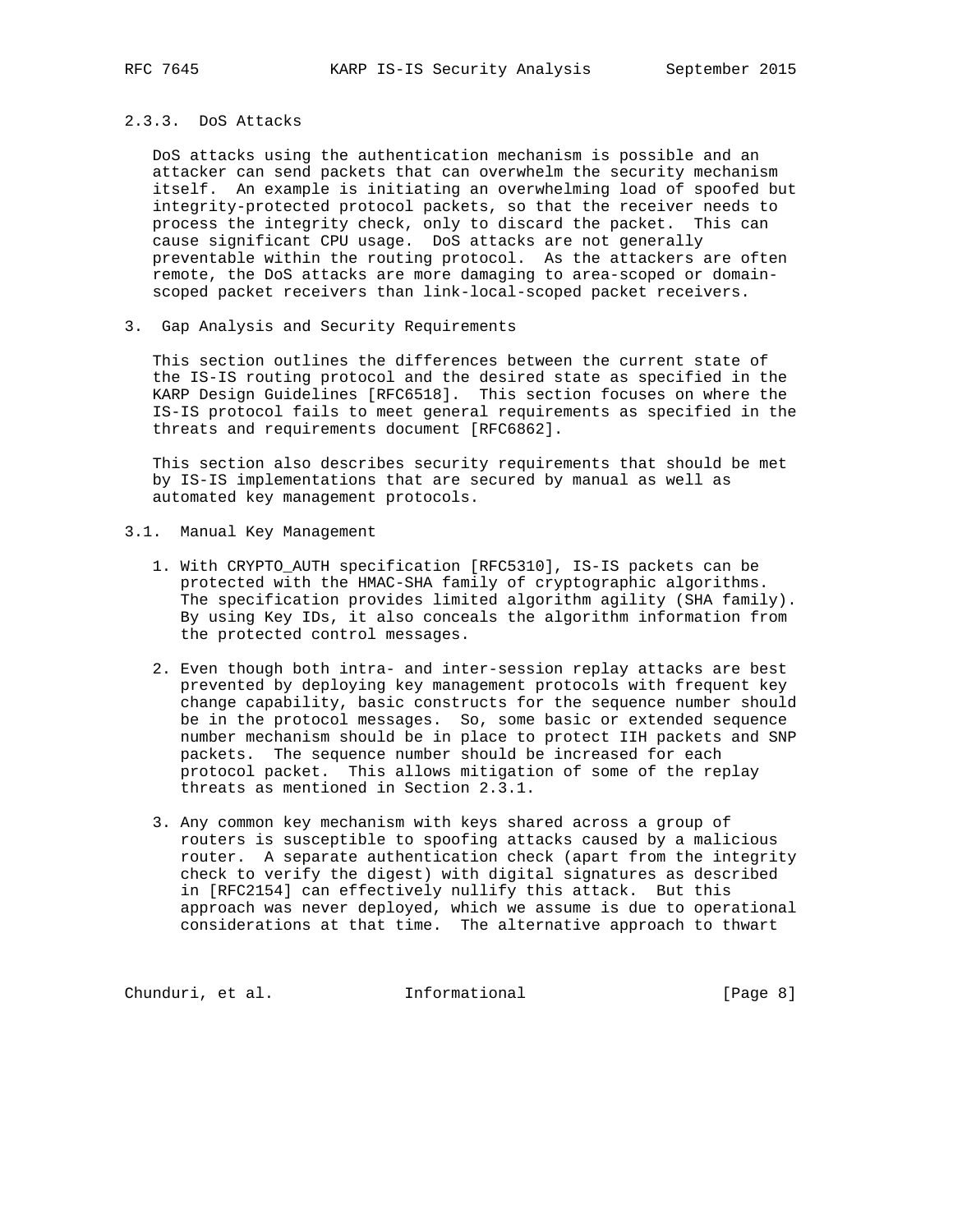this threat would be to use the keys from the group key management protocol. As the group key(s) are generated by authenticating the member ISes in the group first and are then periodically rekeyed, per-packet identity or authentication checks may not be needed.

 4. In general, DoS attacks may not be preventable with the mechanism from the routing protocol itself. But some form of admin controlled lists at the forwarding plane can reduce the damage. There are some other forms of DoS attacks common to any protocol that are not in scope per Section 3.3 of [RFC6862].

 As discussed in Section 2.2, though the Key ID mechanism described in [RFC5310] helps, a better key coordination mechanism for key roll over is desirable even with manual key management. But, [RFC5310] does not specify the exact mechanism other than requiring use of key chains. The specific requirements are as follows:

- a. Keys SHOULD be able to change without effecting the established adjacency, ideally without any control packet loss.
- b. Keys SHOULD be able to change without effecting the protocol operations; for example, LSP flooding should not be held for a specific Key ID availability.
- c. Any proposed mechanism SHOULD also be incrementally deployable with key management protocols.
- 3.2. Key Management Protocols

 In broadcast deployments, the keys used for protecting IS-IS protocols messages can, in particular, be group keys. A mechanism is needed to distribute group keys to a group of ISes in a Level-1 area or Level-2 domain, using the Group Domain of Interpretation (GDOI) protocol as specified in [RFC6407]. An example policy and payload format is described in [GDOI].

 If a group key is used, the authentication granularity becomes group membership of devices, not peer authentication between devices. The deployed group key management protocol SHOULD support rekeying.

 In some deployments, where IS-IS point-to-point (P2P) mode is used for adjacency bring-up, subnetwork-dependent messages (e.g., IIHs) can use a different key shared between the two P2P peers, while all other messages use a group key. When a group keying mechanism is deployed, even the P2P IIHs can be protected with the common group keys. This approach facilitates one key management mechanism instead of both pair-wise keying and group keying protocols being deployed together. If the same circuits are shared across multiple instances,

Chunduri, et al. 1nformational (Page 9)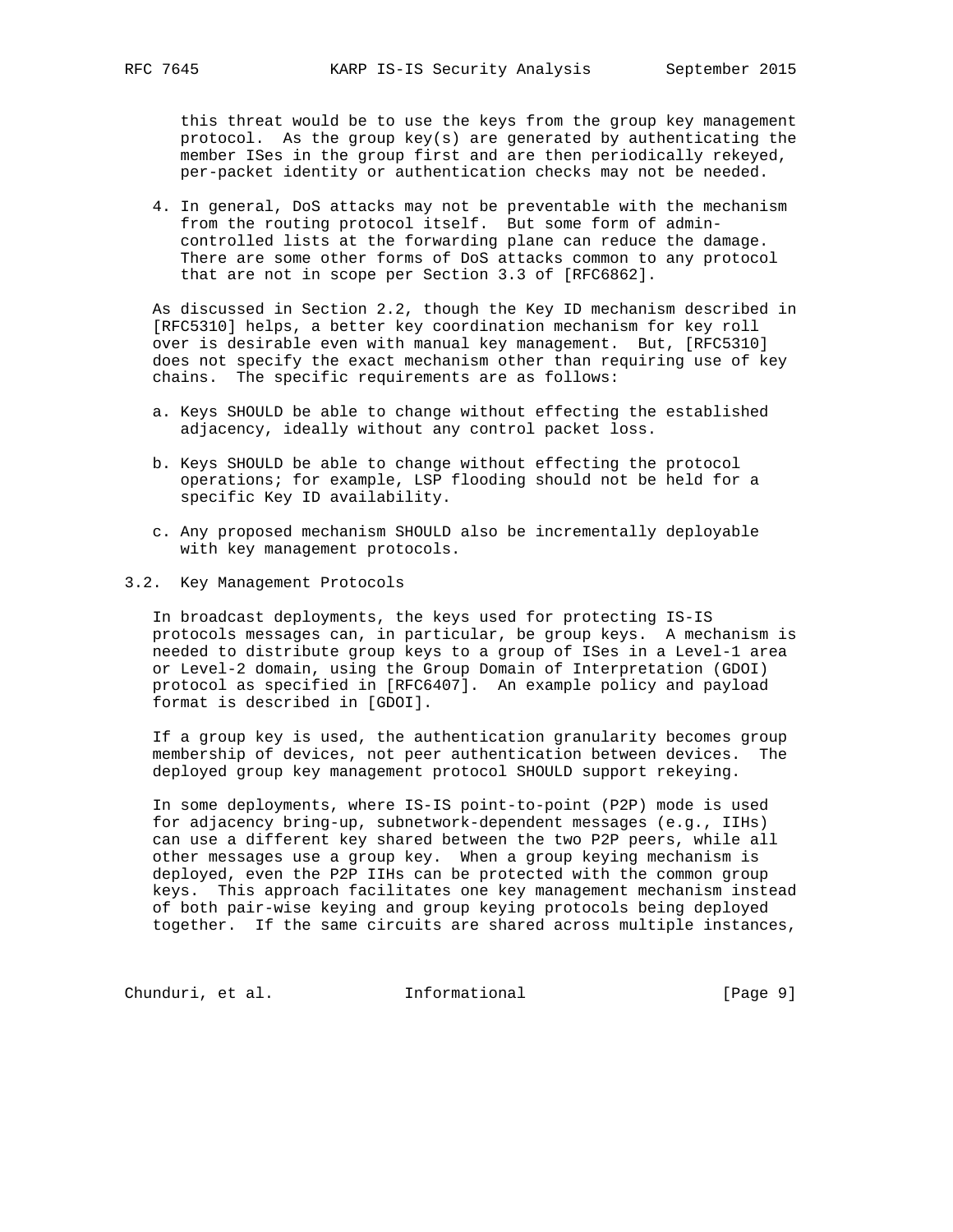the granularity of the group can become per instance for IIHs and per instance/topology for LSPs and SNPs as specified in [RFC6822].

 Effective key change capability within the routing protocol that allows key roll over without impacting the routing protocol operation is one of the requirements for deploying any group key mechanism. Once such mechanism is in place with the deployment of group key management protocol; IS-IS can be protected from various threats and is not limited to intra- and inter-session replay attacks and spoofing attacks.

 Specific use of cryptographic tables [RFC7210] should be defined for the IS-IS protocol.

4. Security Considerations

 This document is mostly about security considerations of the IS-IS protocol, and it lists potential threats and security requirements for mitigating these threats. This document does not introduce any new security threats for the IS-IS protocol. In view of openly published attack vectors, as noted in Section 1 of [RFC5310] on HMAC- MD5 cryptographic authentication mechanism, IS-IS deployments SHOULD use the HMAC-SHA family [RFC5310] instead of HMAC-MD5 [RFC5304] to protect IS-IS PDUs. For more detailed security considerations, please refer the Security Considerations section of the IS-IS Generic Cryptographic Authentication [RFC5310], the KARP Design Guide [RFC6518] document, as well as the KARP threat document [RFC6862].

- 5. References
- 5.1. Normative References
	- [RFC1195] Callon, R., "Use of OSI IS-IS for routing in TCP/IP and dual environments", RFC 1195, DOI 10.17487/RFC1195, December 1990, <http://www.rfc-editor.org/info/rfc1195>.
	- [RFC2119] Bradner, S., "Key words for use in RFCs to Indicate Requirement Levels", BCP 14, RFC 2119, DOI 10.17487/RFC2119, March 1997, <http://www.rfc-editor.org/info/rfc2119>.
	- [RFC5304] Li, T. and R. Atkinson, "IS-IS Cryptographic Authentication", RFC 5304, DOI 10.17487/RFC5304, October 2008, <http://www.rfc-editor.org/info/rfc5304>.

Chunduri, et al. 1nformational [Page 10]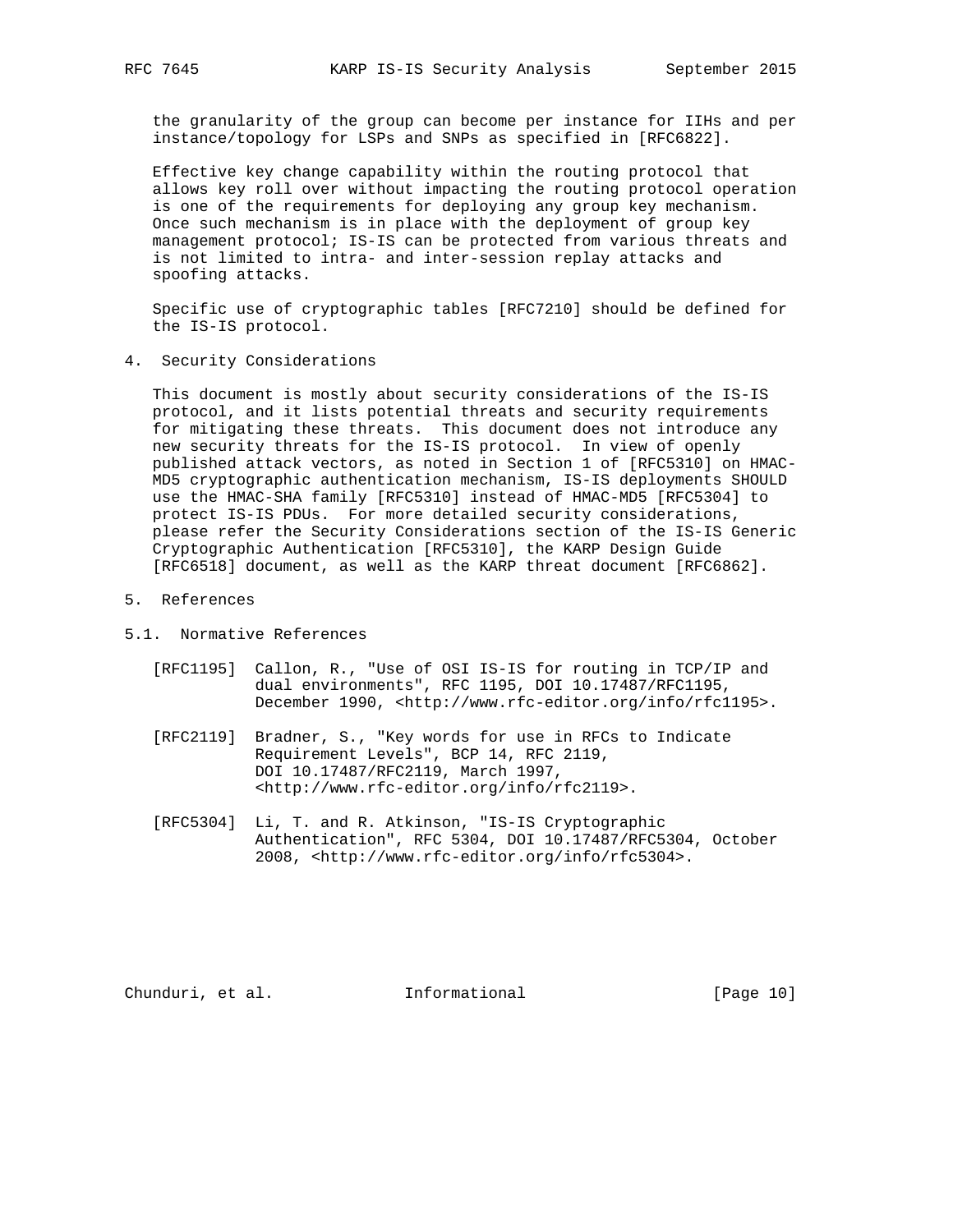[RFC5310] Bhatia, M., Manral, V., Li, T., Atkinson, R., White, R., and M. Fanto, "IS-IS Generic Cryptographic Authentication", RFC 5310, DOI 10.17487/RFC5310, February 2009, <http://www.rfc-editor.org/info/rfc5310>.

### 5.2. Informative References

- [GDOI] Weis, B. and S. Rowles, "GDOI Generic Message Authentication Code Policy", Work in Progress, draft-weis-gdoi-mac-tek-03, September 2011.
- [ISO10589] International Organization for Standardization, "Intermediate System to Intermediate System intra-domain routeing information exchange protocol for use in conjunction with the protocol for providing the connectionless-mode network service (ISO 8473)", ISO/IEC 10589:2002, Second Edition, November 2002.
- [RFC2154] Murphy, S., Badger, M., and B. Wellington, "OSPF with Digital Signatures", RFC 2154, DOI 10.17487/RFC2154, June 1997, <http://www.rfc-editor.org/info/rfc2154>.
- [RFC5309] Shen, N., Ed., and A. Zinin, Ed., "Point-to-Point Operation over LAN in Link State Routing Protocols", RFC 5309, DOI 10.17487/RFC5309, October 2008, <http://www.rfc-editor.org/info/rfc5309>.
- [RFC6039] Manral, V., Bhatia, M., Jaeggli, J., and R. White, "Issues with Existing Cryptographic Protection Methods for Routing Protocols", RFC 6039, DOI 10.17487/RFC6039, October 2010, <http://www.rfc-editor.org/info/rfc6039>.
- [RFC6407] Weis, B., Rowles, S., and T. Hardjono, "The Group Domain of Interpretation", RFC 6407, DOI 10.17487/RFC6407, October 2011, <http://www.rfc-editor.org/info/rfc6407>.
- [RFC6518] Lebovitz, G. and M. Bhatia, "Keying and Authentication for Routing Protocols (KARP) Design Guidelines", RFC 6518, DOI 10.17487/RFC6518, February 2012, <http://www.rfc-editor.org/info/rfc6518>.
- [RFC6822] Previdi, S., Ed., Ginsberg, L., Shand, M., Roy, A., and D. Ward, "IS-IS Multi-Instance", RFC 6822, DOI 10.17487/RFC6822, December 2012, <http://www.rfc-editor.org/info/rfc6822>.

Chunduri, et al. 1nformational [Page 11]